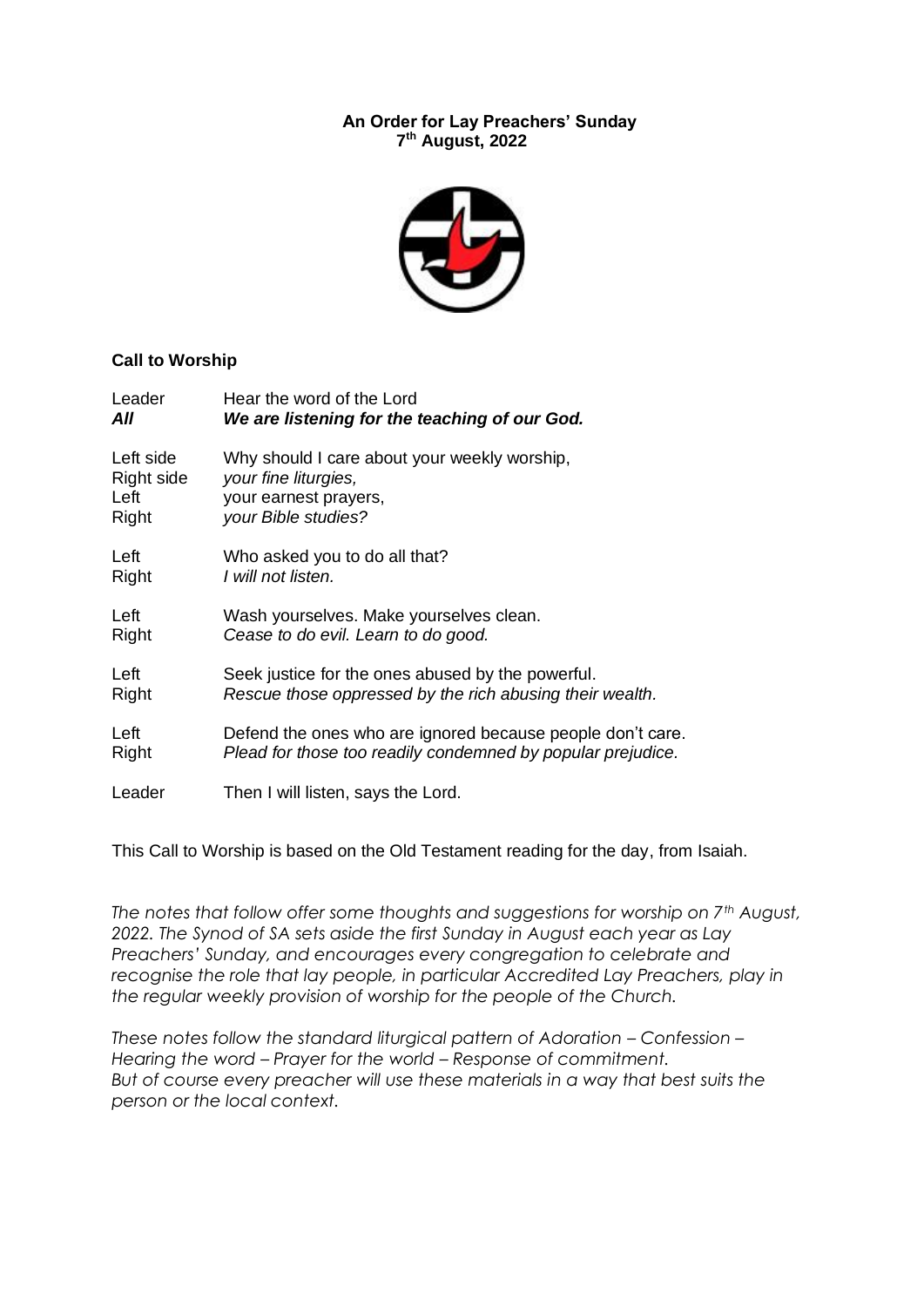### **Preaching the word**

The readings for August the  $7<sup>th</sup>$  are:

Isaiah 1:1, 10-20 What matters is our life, as in lifestyle, not our worship Psalm 50:1-8, 22-23 Judgement of behaviour that does not reflect worship Hebrews 11:1-3, 8-16 Faith as demonstrated in a life of active obedience to God Luke 12:32-40 The kingdom is that "space" where God's will is done.

Part of the worship for the day could include a **Celebration of Lay Preachers**, which could start with this liturgy:

There are diverse gifts:

**but it is the same Spirit who gives them.** There are different ways of serving God: **but it is the same Lord who is served.** God works through people in different ways: **but it is the same God whose purpose is achieved through us all.** Each one of us is given a gift by the Spirit: **and there is no gift without its corresponding service.** There is one ministry of Christ: **and in this ministry we all share.** Together we are the body of Christ: **and individually members of it.**

Based on 1 Corinthians 12:4ff and Basis of Union, para 13.

#### *The work of Lay Preachers*

To preach the Gospel, the grace of God in Jesus Christ, is one of the greatest privileges anyone can have – and a pretty significant responsibility as well! In the Uniting Church we recognise that that privilege is extended not just to Pastors and ordained ministers – Ministers of the Word and Deacons – in congregation placement, but to lay people, "ordinary" members of a congregation who respond to a Call from God to bring the Gospel of grace to their people.

The Ministry of Lay Preaching is a Specified Ministry in the Uniting Church, that is, it is of such importance that there are Regulations relating to the training and formal recognition of Lay Preachers. And those who have been through the formation will bear witness to the incredible richness of understanding, and deepening of faith, that accompanies the study involved.

We also recognise that there are many who faithfully lead their people in worship and with preaching each week and who do not have any formal recognition. The church recognises the reality that without the faithful service of these people, there would be many congregations on any given Sunday with nobody to lead their worship.

So in this celebration of Lay Preachers, we thank God for the dedication and the gifts of accredited Lay Preachers, but also all people Lay and Ordained who bring the insights of their life experience to their faith and share that with us each week.

We pray the blessing of God on them all.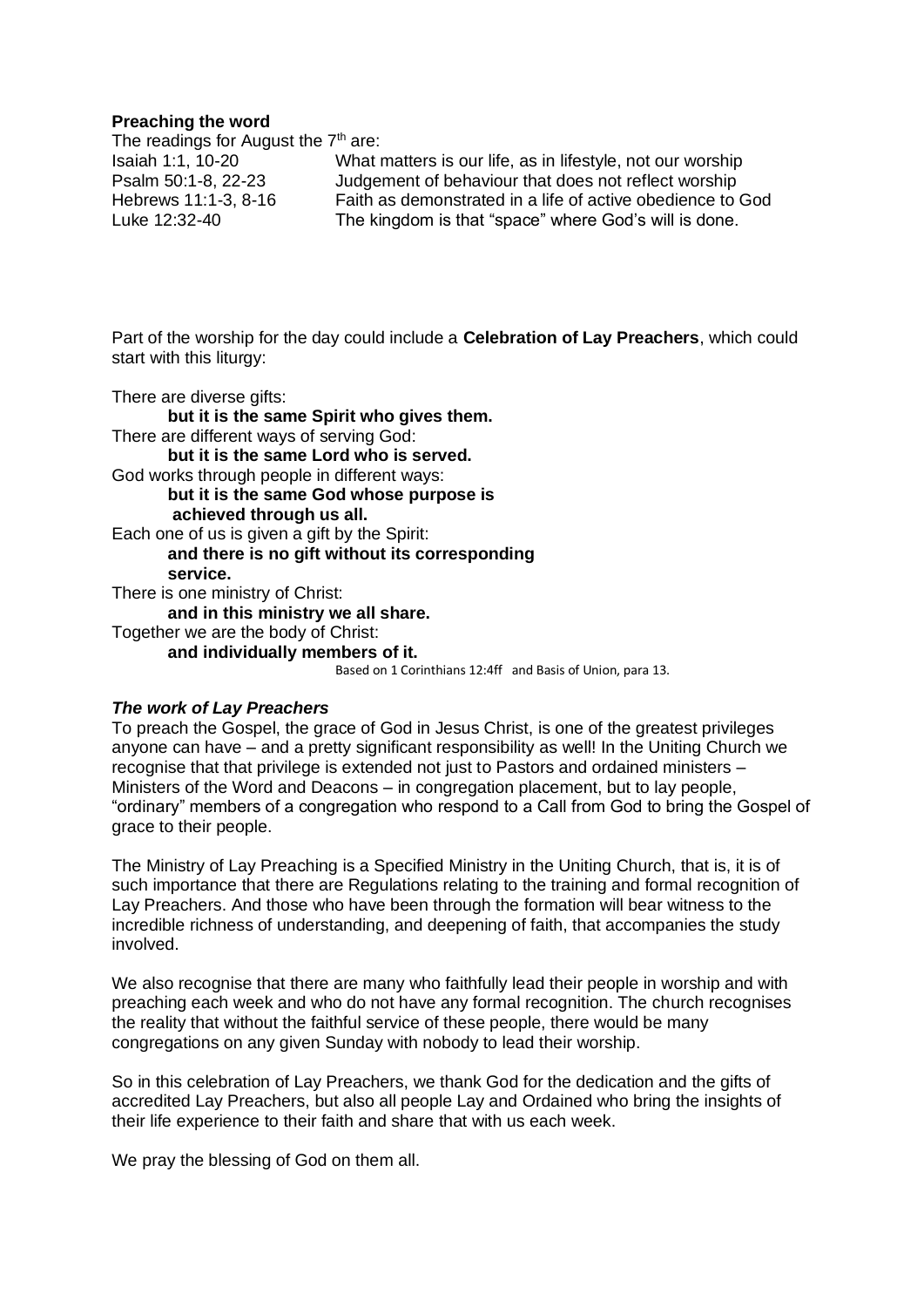# **Notes to accompany the lectionary readings for 7th August**

(Lectionary Ordinary Time week 19)

# **Isaiah**

The introductory verse 1 establishes the context as the Call from the Lord to Isaiah; but that Call message has the sole purpose of authorising Isaiah to speak. (It's also all the authorisation he needs.)

The first chapter of Isaiah consists of up to 6 separate sayings collected together: they introduce motifs that will recur throughout Isaiah. The chapter forms a kind of overture to the whole work. (Verses 18-20 are actually an introduction to verses 18-30, but the lectionary has used them as a conclusion to verses 10-17: how might that affect the way you use this passage for worship or preaching?)

The central issue is the people's worship – the uselessness of it, for the one simple reason that their worship makes no difference at all to the way they live. "Trample my courts no more!" says the Lord.

Things to look out for:

- Listen to what  $\frac{1}{2}$  say  $-\frac{1}{2}$ , 10, 19
- The reference to divine speech  $v 2$ , 10, 20
- Two questions: "What attraction can all your worship possibly have for me?" and "Who asked you to do all this stuff anyway?"
- The Lord's 3-fold declaration I'm not listening. I'm not looking. I'm not here.
- … unless you start allowing your worship to shape your life / living / lifestyle / values / hearts and start showing justice, mercy and fidelity to covenant.

### **Psalm**

Three names for God appear right at the start of this psalm: *El* (Mighty One), *Elohim*  (literally, the gods), and *YHWH* (Lord).

Psalm 50 is a word of judgement concerning the people's worship – and so sits well beside the Isaiah reading.

But this word from God is not an end in itself – it has a purpose: to get the people to mend their behaviour. To that extent then, the psalm brings a word of hope as well.

#### **Hebrews**

The book *Hebrews* is a long discourse on the superiority of Jesus over the Jewish "system" from which he emerged., and on the meaning of being a person of Cristian faith. It presents a clear Call to more than mere nominal faith and aimless life.

The lectionary passage is part of a long section. Verses 1-3 establish the foundation; the rest of the chapter is a meditation on the nature and consequences of faith. The literary structure of the chapter gives a clue to its theme: it starts (v 1-3) and ends (v 39-40) with the motif of *faith*. There are multiple uses of the phrase "by / in faith".

We should also note first that verse 1 is not a definition of faith – it is a "programmatic" statement". "Faith is defined by its object, not by the act of believing."

The nature of faith (1-3): faith is the *hypostasis* of things hoped for: but that word is a bit ambiguous and there is a range of translation options: substance, assurance; even "reality", as faith takes what is hoped for and makes it a present reality, rather than just an idea or a vague hope. For example, *hypostasis* in verse 1 is to do with "substance"; in verse 3 it is God's own being; in verse 14 it is solid confidence.